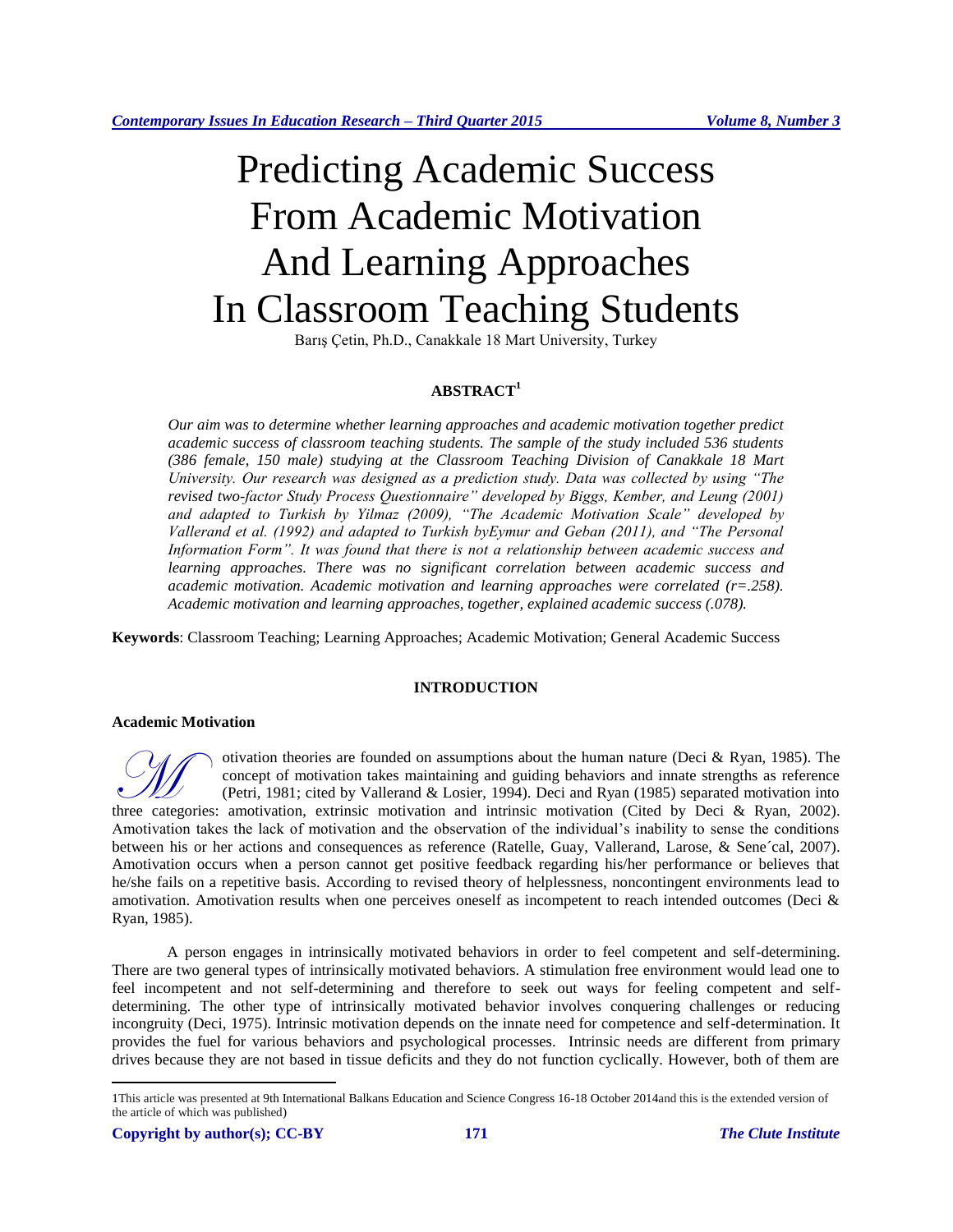innate and provide an energy source for behavior (Deci & Ryan, 1985). Extrinsic motivation is separated into four categories such as external regulation, introjected regulation, identified motivation and integrated regulation (Deci & Ryan, 2002).

External regulation occurs when students relate results in order to control for the function of time and rewards they attribute to learned activities (Zimmerman, 2012). The least autonomous type of extrinsic motivation is external regulation, which involves being motivated to obtain rewards or avoid punishments. External regulation has an external perceived locus of causality (Skinner, 1953; cite by Deci & Ryan, 2002).

Introjected regulation refers to an internalized external regulation but which is not truly accepted as one's own. It is some form of partially internalized extrinsic motivation. Introjection-based behaviors are performed in order to avoid guilt or to produce ego enhancements and feelings of worthiness. This type of regulation depends on contingent self-esteem (Deci & Ryan, 1995; Cite by Deci & Ryan, 2002).

Regulation through identification is a more self-determined form of extrinsic motivation, since it includes valuing of a behavioral goal or regulation. Identification is important in transforming external regulation into true self-regulation. Identification is accompanied by high-perceived autonomy. Identifications seem to have an internal perceived locus of causality (Deci, & Ryan, 2002). Identification is the process of specification of an activity by its value and this way an acceptable regulation of one's dynamism is taken as reference (Vansteenkiste, Lens, & Deci, 2006).

Integrated regulation is the basis for the most autonomous form of extrinsically motivated behavior. Integrated regulation results when identifications have been assessed and brought into congruence with the personally endorsed values, goals, and needs that are part of the self. Previous studies showed that integrated extrinsically motivated behaviors are associated with more positive experiences than the less fully internalized forms of extrinsic motivation. Integration of external motivation is mostly internal and integration occurs when individuals relate to their own schematics and their own activities (Zimmerman, 2012).

Self-determination refers to choosing between alternatives and the experience of an international perceived locus of causality. Self-determination is an important part of intrinsically motivated behavior and also of some extrinsically motivated behaviors. Self-determination is also a need. It facilitates developing competencies and reaching a flexible accommodation with the social environment, which is central to the development of extrinsic motivation (Deci & Ryan, 1985). Will and self-determination are associated because, in order to be self-determining, people have to decide how to act on their environment and they would not prefer a condition where all of their needs are instantly satisfied without them making choices (Pintrich & Schunk, 2002).

Self-determination theory is a concept included in intrinsic motivation. Self -determination theory takes the experience of freedom inside one's commencing behavior as reference. Self-determination often includes results or one's environmental control and choices (Deci & Ryan, 1985). Self-determination theory takes personal growth, self-arrangement, global psychological needs, purpose of living, longings, energy and validity, unaware periods, cultural relations for motivation, and effects of motivation on social environments as reference (Deci & Ryan, 2008).

#### *Approaches To Learning*

Studies on student's learning started with Marton and Saljo's (1976) study, which investigated deep and surface approaches to learning (Marton & Saljo, 1976). The main purpose of good education is to direct students to use a deep approach and to prevent the use of the surface approach (Biggs, 1999).

The "deep approach" which emphasizes understanding learning processes, is clearly different concept from organizing effort and concentration related studying strategies (Entwisle & McCune, 2004). The majority of previous studies on student learning considered high quality learning in terms of the deep approach, which results in conceptual understanding (Entwisle, 2005). The deep approach is directed by the need to complete a task in an appropriate and meaningful way, which leads to using the most appropriate cognitive functions for working on a task. The use of the deep approach creates positive feelings such as interest, feeling important, challenge, and even exhilaration. The surface approach is not only seen in learning but also in many other areas such as teaching or

#### **Copyright by author(s); CC-BY 172** *The Clute Institute*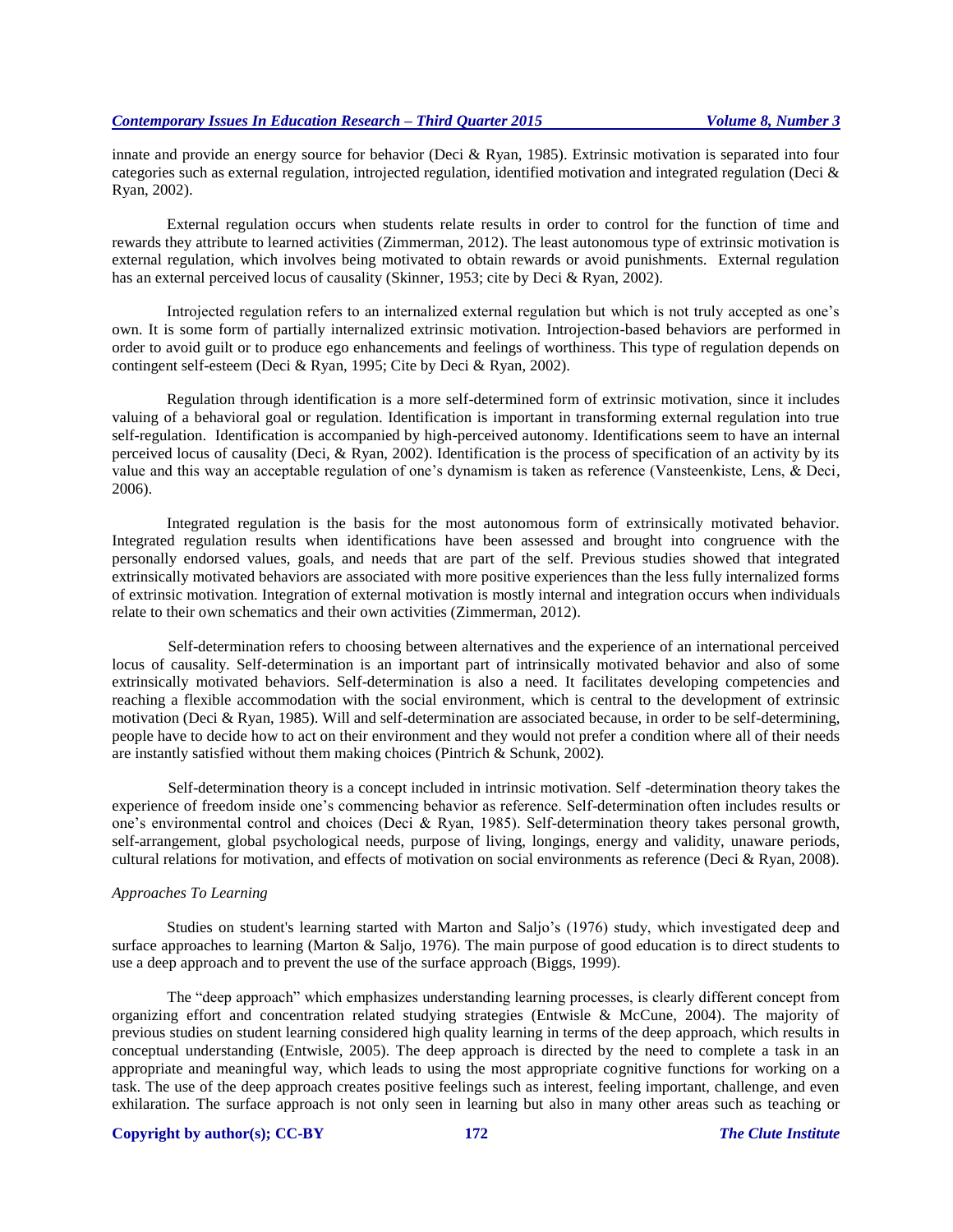doing business. The surface approach can be expressed by the common idioms "cutting corners" or "sweeping under the carpet" (Biggs, 1999).

A student who uses the deep approach would not have the intention of finding shortcuts for dealing with a task. Instead, he/she would try to find meaning in the taught material and learn in the most wanted way (Biggs, 2012). In the surface approach, students try to guess what their teachers would expect from them in examinations and search for expected questions within the taught material. Students who depend on the deep approach handle a task with the intention of learning the material for themselves, which in turn would enable them to comprehend the meaning of the taught material (Entwisle, 2009).

Students who use the surface approach fail to grasp the real purpose of a task and try to finish the task by investing the minimum amount time and effort in order to meet learning requirements. As a result, low level cognitive activities are used even if the task requires higher level activities. In this regard, rote learning content without understanding it is very common. However, rote learning itself does not necessarily mean that the surface approach is used and is an appropriate method when verbatim recall is required. The inappropriate use of rote learning indicates a surface approach, such as memorizing answers of a previous examination (Biggs, 2001). When the surface approach is adopted, the learners focus on the surface characteristics of a situation, on the wording of a text, of the proposed argument, on figures in a problem, and on the formulas for solving a problem (Bowden & Marton, 1998).

As mentioned before, the deep approach depends on the intrinsic interest to complete the task in an appropriate and meaningful way. In this regard, the underlying meaning and the main ideas, themes, and principles become important instead of the details and unsupported specifics. A deep approach, which uses analogy, metaphors, and conceptual structures, requires a strong background on relevant prior knowledge. The main characteristic of the deep approach involves students engaging in a task by using the most appropriate learning processes for completing the task satisfactorily (Biggs, 2001).

While the surface approach requires routine memorization, the deep approach involves making connections with previous knowledge and reasoning. The essence of the surface approach is that it does not only include rote learning but the use of rote learning, which derives from the intention to reproduce the material presented by the teacher, in a routine way and without thinking. When students' perceptions on the teaching-learning environment were examined, it was found that the deep approach is affected by "good teaching" and "freedom in learning" (Entwisle & Smith, 2002). Neither the surface nor the deep approaches to teaching are the personality characteristics of a teacher. Using the deep approach and avoiding the surface approach forms the basis of high quality teaching, however, many traditional methods have the opposite effect (Biggs, 1999). The most important distinction between two approaches is that surface approach focuses on "the sign", whereas a deep approach focuses on "the signified". Deep approach was associated with comprehending the author's message, while surface approach involves misunderstanding the message (Marton & Booth, 2009).

#### **PURPOSE**

The purpose of this study is to determine if approaches to learning and academic motivation together predict GPA in students who study at Primary School Education in Turkey.

#### **METHODS**

The model of this study is a prediction study since the aim was to determine predictive relationships of academic motivation and approaches to learning together to GPA for the students studying at Primary School Education (McMillan, 2008; Lodico, Spaulding, & Voegtle, 2010)

#### **Participants**

The sample of the study consisted of 536 students (150 male and 386 female) studying at Primary School Education Department at Canakkale Onsekiz Mart University during the 2012-2013 spring term.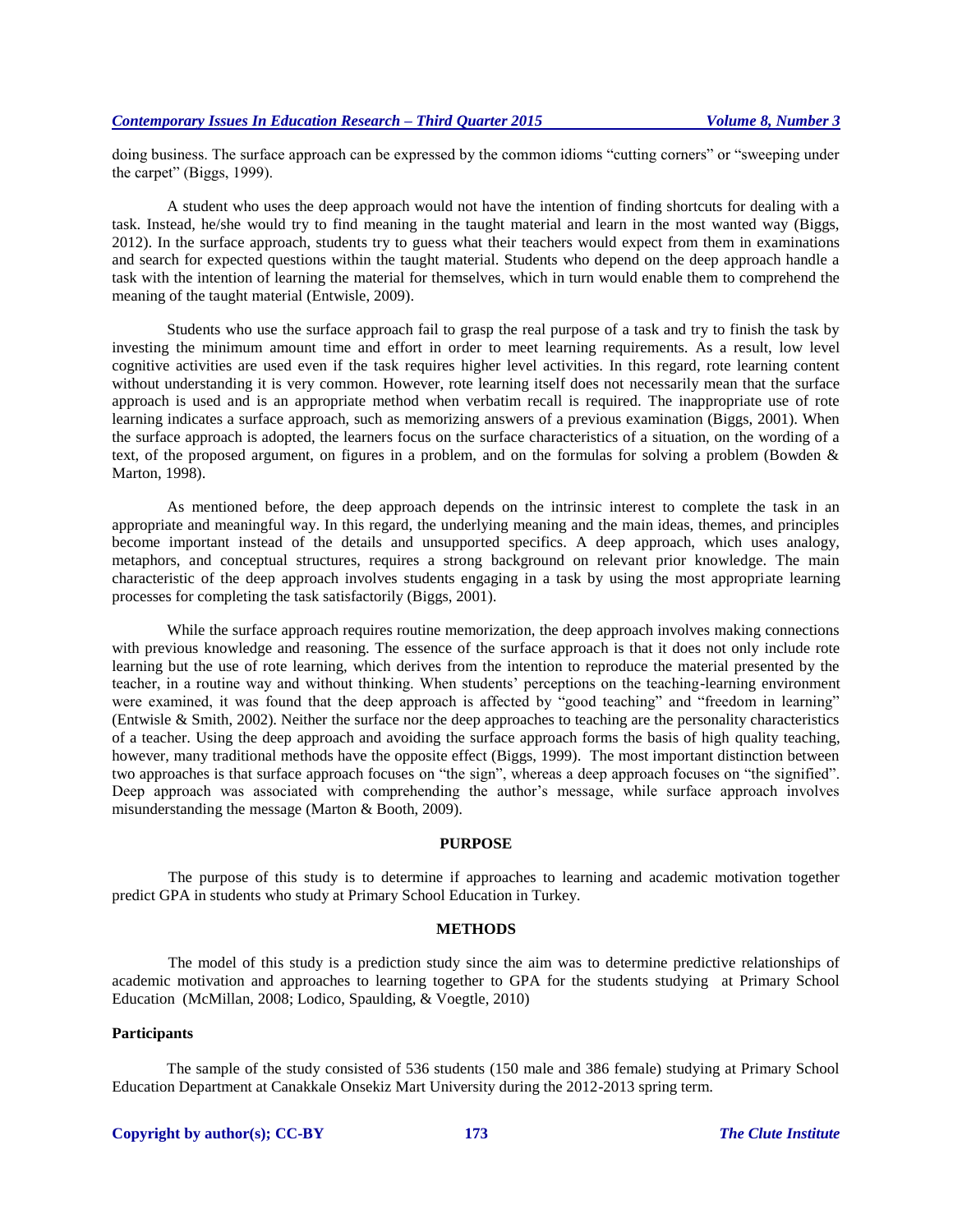### **Materials**

#### *Academic Motivation Scale*

In this study, the scale that was arranged by in Turkish Eymür and Geban (2011) and developed by Vallerand and others (1992) was used.

The scale includes 28 items and 7 factors, each factor includes 4 items, and each item has 7 response categories. The scale consists of 3 intrinsic motivation factors, 3 extrinsic motivation factors, and one factor of amotivation. These factors are intrinsic motivation - to know, intrinsic motivation - toward accomplishment, intrinsic motivation - to experience stimulation, extrinsic motivation – identified, extrinsic motivation – introjected, extrinsic motivation - external regulation and amotivation. Scores obtained from the sub factors range between 4 and 28 and there are no reverse scored each item in the scale (Vallerand et al., 1992; Eymür & Geban, 2011). The reliability analysis results of Turkish scale, the reliability coefficients of the sub factors range from .60 to .84 and the Cronbach's alpha values of the sub factors change between .60 and .84 (Eymür & Geban, 2011).

#### **The Study Process Questionnaire**

The Study Process Questionnaire which was developed by Biggs, Kember, & Leung (2001) and adapted in Turkish by Yılmaz (2009) was used in this study.

The revised two-factor questionnaire contains 20 items and was developed in order to enable teachers to evaluate the learning environment in their classrooms and. Each sub factors include 10 items and all items in the questionnaire are positive. The maximum score that can be obtained from the questionnaire is 100, whereas the minimum score is 20 (Biggs, at all., 2001; Yılmaz, 2009).

In order to examine validity of Turkish scale, exploratory and confirmatory factor analysis was done. The Turkish form of the scale was carried out to 400 university students for the validity and reliability after examining and confirming equivalency between English and Turkish versions. Cronbach's alpha was used to determine the reliability. The two sub factors of the questionnaire are the deep approach, which has a Cronbach's alpha coefficient of 0.79, and the surface approach, which has a Cronbach's alpha coefficient of 0.73 (Yılmaz, 2009).

*Grade point average (Turkey)*: It is the general average of the grades for all student courses during the first and seventh semester among students studying at Primary School Education Department at Canakkale 18 Mart University,.

*Personal information form:* This form is designed with students' own declarations. The form consists of questions about GPA, gender, and year of study.

#### **Procedures**

Data were collected through "*Academic Motivation Scale*", "*The Study Process Questionnaire"* and "*Personal Information Form"* using face to face interviews from the students (150 male and 386 female) studying at Primary School Education, at Canakkale Onsekiz Mart University in the spring term of the 2012-2013 academic year.

Multiple regression is essentially used to predict and relationship between two or more predictor variables and a criterion variable (Fraenkel & Wallen, 2006). Therefore, multiple regression was used in this study. Pearson correlation analysis was used for determining the relationship of GPA to scores obtained from the "Academic Motivation Scale" and the "The Study Process Questionnaire"; whereas multiple regression analysis was used for determining whether the "Academic Motivation Scale" and the "The Study Process Questionnaire" together predict GPA.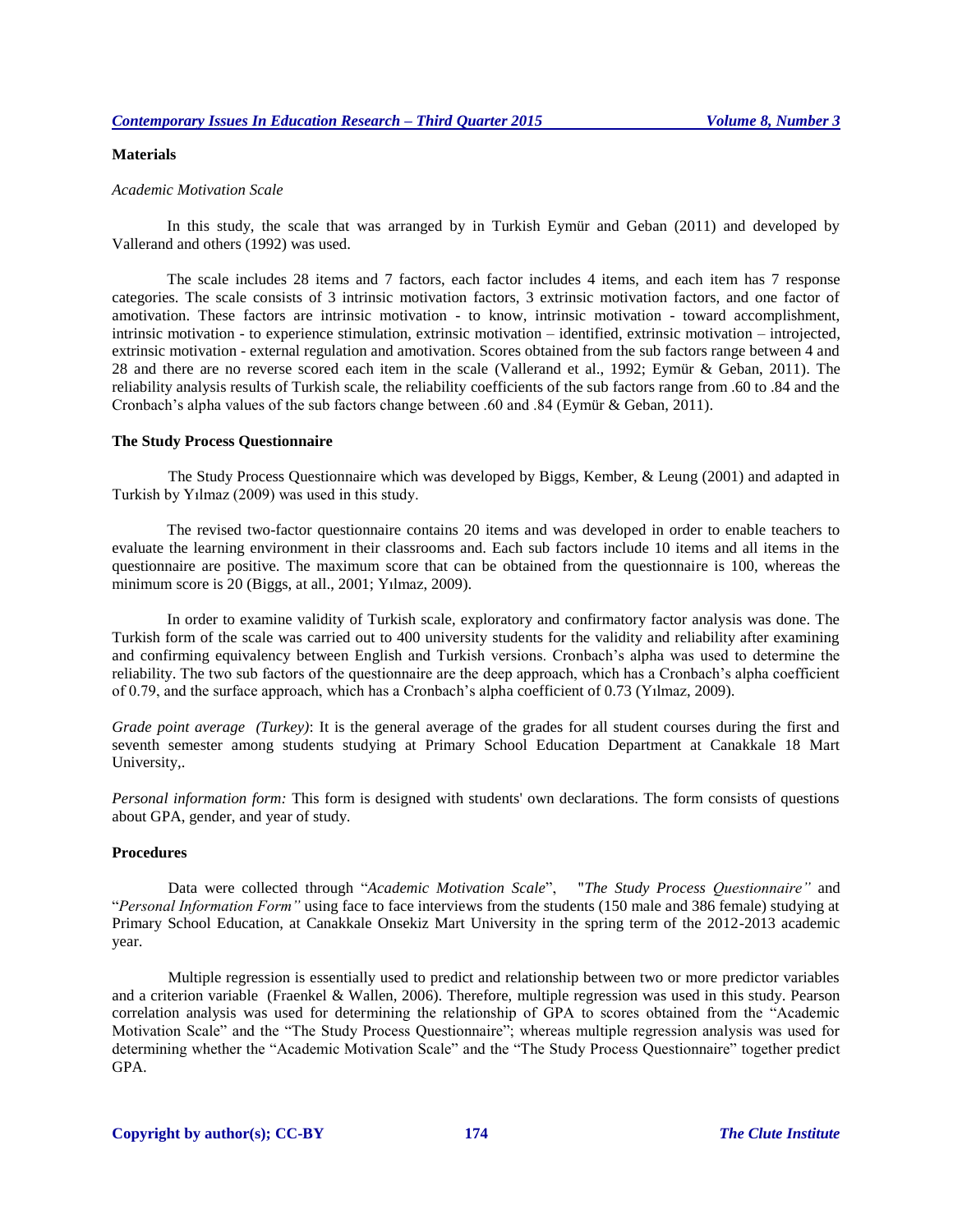## **FINDINGS**

In this section, the results of the Pearson Product-Moment Correlation, which was carried out in order to determine whether there are significant correlations between primary school students' academic motivation and the study process questionnaireand GPSs, are provided. In addition, results of the multiple regression analysis, which was conducted for determining whether primary school students' academic motivation and academic self -regulation learning together predict GPAs, are given.

Table 1 shows the descriptive statics related to means and standard deviations obtained from the study process questionnaire.

|                                        |     | <b>Table 1.</b> Means and standard deviations of approaches to learning |        |
|----------------------------------------|-----|-------------------------------------------------------------------------|--------|
|                                        |     |                                                                         |        |
| Deep approaches                        | 536 | 2.9160                                                                  | .71201 |
| Surface approaches                     | 536 | 3.0000                                                                  | .71565 |
| Total scores of approaches to learning | 536 | 2.9347                                                                  | 51285. |

Table 2 shows the descriptive statics related to means and standard deviations obtained from the academic motivation scale.

| <b>Table 2.</b> Theans and standard deviations of academic motivation |     |               |         |  |  |
|-----------------------------------------------------------------------|-----|---------------|---------|--|--|
|                                                                       | N   | $\mathcal{X}$ |         |  |  |
| Knowledge of intrinsic motivation                                     | 536 | 3.9832        | .69826  |  |  |
| Accomplishment of intrinsic motivation                                | 536 | 3.3918        | .87084  |  |  |
| Intrinsic motivation to experience stimulation                        | 536 | 3.6194        | .76410  |  |  |
| Identification of extrinsic motivation                                | 536 | 4.1082        | .71529  |  |  |
| Extrinsic motivation inducement                                       | 536 | 3.2505        | .89345  |  |  |
| Regulation of extrinsic motivation                                    | 536 | 4.1474        | .80112  |  |  |
| Amotivation                                                           | 536 | 2.2313        | 1.00588 |  |  |
| Academic motivation total scores                                      | 536 | 3.4478        | .54779  |  |  |

**Table 2.**Means and standard deviations of academic motivation

|  | <b>Table 3.</b> Results of the multiple regression analysis regarding the |
|--|---------------------------------------------------------------------------|
|  | prediction of GPAs by academic motivation and approaches to learning      |

| $\mu$ . $\mu$ . $\mu$ . $\mu$ . $\mu$ . $\mu$ . $\mu$ . $\mu$ . $\mu$<br>$arctan$ and $arctan$ and approaches to rearming |         |                         |         |          |      |
|---------------------------------------------------------------------------------------------------------------------------|---------|-------------------------|---------|----------|------|
|                                                                                                                           | B       | <b>Standard Error B</b> | B       |          |      |
| Constant                                                                                                                  | 3.375   | .564                    |         | 5.980    | .000 |
| Deep approach                                                                                                             | .312    | .118                    | .155    | 2.650    | .008 |
| Surface approach                                                                                                          | $-.263$ | .126                    | $-.131$ | $-2.083$ | .038 |
| Total scores of approaches to learning                                                                                    | $-.083$ | .195                    | $-.030$ | $-.425$  | .671 |
| Knowledge of intrinsic motivation                                                                                         | .338    | .116                    | .164    | 2.902    | .004 |
| Total scores of academic motivation                                                                                       | $-.063$ | .196                    | $-.024$ | $-.324$  | .746 |
| Accomplishment of intrinsic motivation                                                                                    | $-.284$ | .100                    | $-172$  | $-2.828$ | .005 |
| Action of intrinsic motivation                                                                                            | $-.033$ | .100                    | $-.018$ | $-.334$  | .739 |
| Identification of extrinsic motivation                                                                                    | .111    | .116                    | .055    | .958     | .339 |
| Extrinsic motivation inducement                                                                                           | .157    | .088                    | .097    | 1.782    | .075 |
| Regulation of extrinsic motivation                                                                                        | .076    | .097                    | .043    | .786     | .432 |
| Amotivation                                                                                                               | .038    | .073                    | .027    | .518     | .605 |

 $R = .279 R^2 = .078$ 

 $F_{(11-521)=}$  3.995, p= .000

According to Table 3, there was not significant difference between GPA and learning approaches and academic motivation (R= .279, R<sup>2</sup>= .078, p<.001). As seen in Table 3, academic motivation and learning approaches explain 0.78% of total variance analysis.

It was discovered from the results of Table 4 that there was a significant correlation between academic motivation and learning approaches. (p<.005).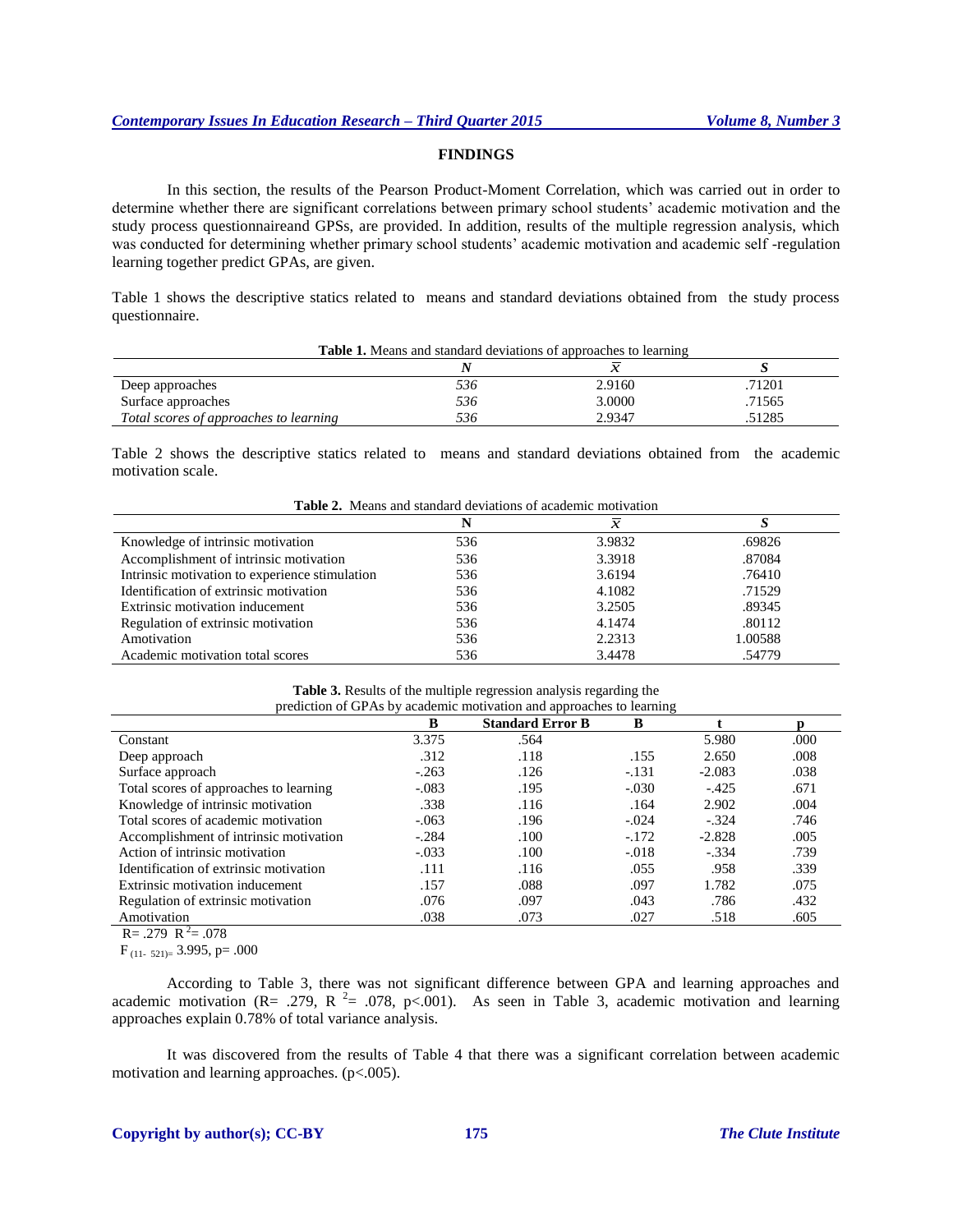| <b>Twore</b> if correlation results of Gr. Tr to academic motivation and approaches to rearming |                     |                     |                           |                      |                                                                  |                                           |
|-------------------------------------------------------------------------------------------------|---------------------|---------------------|---------------------------|----------------------|------------------------------------------------------------------|-------------------------------------------|
|                                                                                                 | <b>GPA</b>          | Deep approaches     | <b>Surface approaches</b> | <b>Approaches to</b> | <b>Knowledge of</b><br>learing total scores intrinsic motivation | <b>Academic motivation</b><br>total score |
|                                                                                                 |                     |                     |                           |                      |                                                                  |                                           |
| <b>GPA</b>                                                                                      |                     | $.142$ <sup>*</sup> | $-.124$                   | $-.012$              | $.179*$                                                          | .080                                      |
| Deep approach                                                                                   | .142 <sup>°</sup>   |                     | .029                      | .528                 | $.384**$                                                         | $.327**$                                  |
| Surface approach                                                                                | $-.124$ **          | .029                |                           | $.591*$              | $-.090^{\circ}$                                                  | $.143***$                                 |
| Total scores of approaches to learning                                                          | $-.012$             | $.528*$             | $.591**$                  |                      | $.164*$                                                          | $.257*$                                   |
| Knowledge of intrinsic motivation                                                               | $.179*$             | $.384**$            | $-.090^{\circ}$           | $.164*$              |                                                                  | $.499**$                                  |
| Total scores of academic motivation                                                             | .080                | $.327**$            | $.143***$                 | .257                 | .499*                                                            |                                           |
| Accomplishment of intrinsic motivation                                                          | .030                | $.421$ **           | $-.069$                   | .229°                | .543                                                             | $.588^{**}$                               |
| Action of intrinsic motivation                                                                  | .039                | $.281**$            | .103 <sup>′</sup>         | $.232**$             | $.429$ <sup>*</sup>                                              | $.520**$                                  |
| Identification of extrinsic motivation                                                          | $.124$ <sup>*</sup> | $212^{*}$           | .029                      | .203                 | .404                                                             | $.487*$                                   |
| Extrinsic motivation inducement                                                                 | $.096^{\circ}$      | $.166$ **           | .085                      | $.159**$             | $.344***$                                                        | $.608**$                                  |
| Regulation of extrinsic motivation                                                              | .076                | .048                | $.248***$                 | .119 <sup>°</sup>    | $.252$ **                                                        | $.450^{*}$                                |
| Amotivation                                                                                     | $-.067$             | $-.015$             | $.265***$                 | .167                 | $-.197$                                                          | .131                                      |

**Table 4.** Correlation results of GPA to academic motivation and approaches to learning

|                                        | <b>Accomplishment of</b> | <b>Action of intrinsic</b><br><b>Identification of</b><br><b>Extrinsic motivation</b><br><b>Regulation of</b> |                      |                      | Amotivation          |                      |
|----------------------------------------|--------------------------|---------------------------------------------------------------------------------------------------------------|----------------------|----------------------|----------------------|----------------------|
|                                        | intrinsic motivation     | motivation                                                                                                    | extrinsic motivation | inducement           | extrinsic motivation |                      |
| <b>GPA</b>                             | .030                     | .039                                                                                                          | .124                 | .096                 | .076                 | $-.067$              |
| Deep approach                          | .421                     | $.281**$                                                                                                      | $.212$ <sup>*</sup>  | $.166*$              | .048                 | $-.015$              |
| Surface approach                       | $-.069$                  | .103                                                                                                          | .029                 | $.085$ <sup>*</sup>  | $.248*$              | $.265*$              |
| Total scores of approaches to learning | $.229$ <sup>*</sup>      | $.232***$                                                                                                     | $.203^{\degree}$     | $.159*$              | $.119$ **            | $.167*$              |
| Knowledge of intrinsic motivation      | .543                     | $.429$ <sup>**</sup>                                                                                          | .404                 | $.344$ <sup>**</sup> | $.252$ **            | $-.197$ <sup>*</sup> |
| Total scores of academic motivation    | $.588^{**}$              | $.520**$                                                                                                      | .487                 | $.608*$              | $.450*$              | $.131*$              |
| Accomplishment of intrinsic motivation |                          | $.441$ **                                                                                                     | $.280^{\degree}$     | $.477*$              | .131                 | .007                 |
| Action of intrinsic motivation         | $.441$ **                |                                                                                                               | $.332**$             | $.299$ <sup>**</sup> | $.159***$            | $-.107$              |
| Identification of extrinsic motivation | $.280^\degree$           | $.332***$                                                                                                     |                      | $.333$ <sup>**</sup> | $.481$ <sup>**</sup> | $-.313$ <sup>*</sup> |
| Extrinsic motivation inducement        | $.477*$                  | $.299***$                                                                                                     | .333 <sup>°</sup>    |                      | $.330*$              | .048                 |
| Regulation of extrinsic motivation     | .131                     | $.159***$                                                                                                     | .481                 | $.330^{**}$          |                      | $-.103$ <sup>*</sup> |
| Amotivation                            | .007                     | $-.107$                                                                                                       | $-.313$              | .048                 | $-.103$              |                      |

 $** 0.001$ 

\* 0.005

#### **CONCLUSION AND DISCUSSION**

This study revealed that there was a significant correlation between GPA and academic motivation and learning approaches. GPA was a significant correlation between deep approach and identification of extrinsic motivation, extrinsic motivation inducement, knowledge of intrinsic motivation. GPA was a significant negative corrrelation with surface approach. However, there was a relationshipbetween academic motivation and learning approaches with the level of  $(r=.257)$ . According to this study, it was found that there was a significant positive correlation between students' GPA and deep approach, whereas there was a significant negative correlation between GPA and surfaceapproach.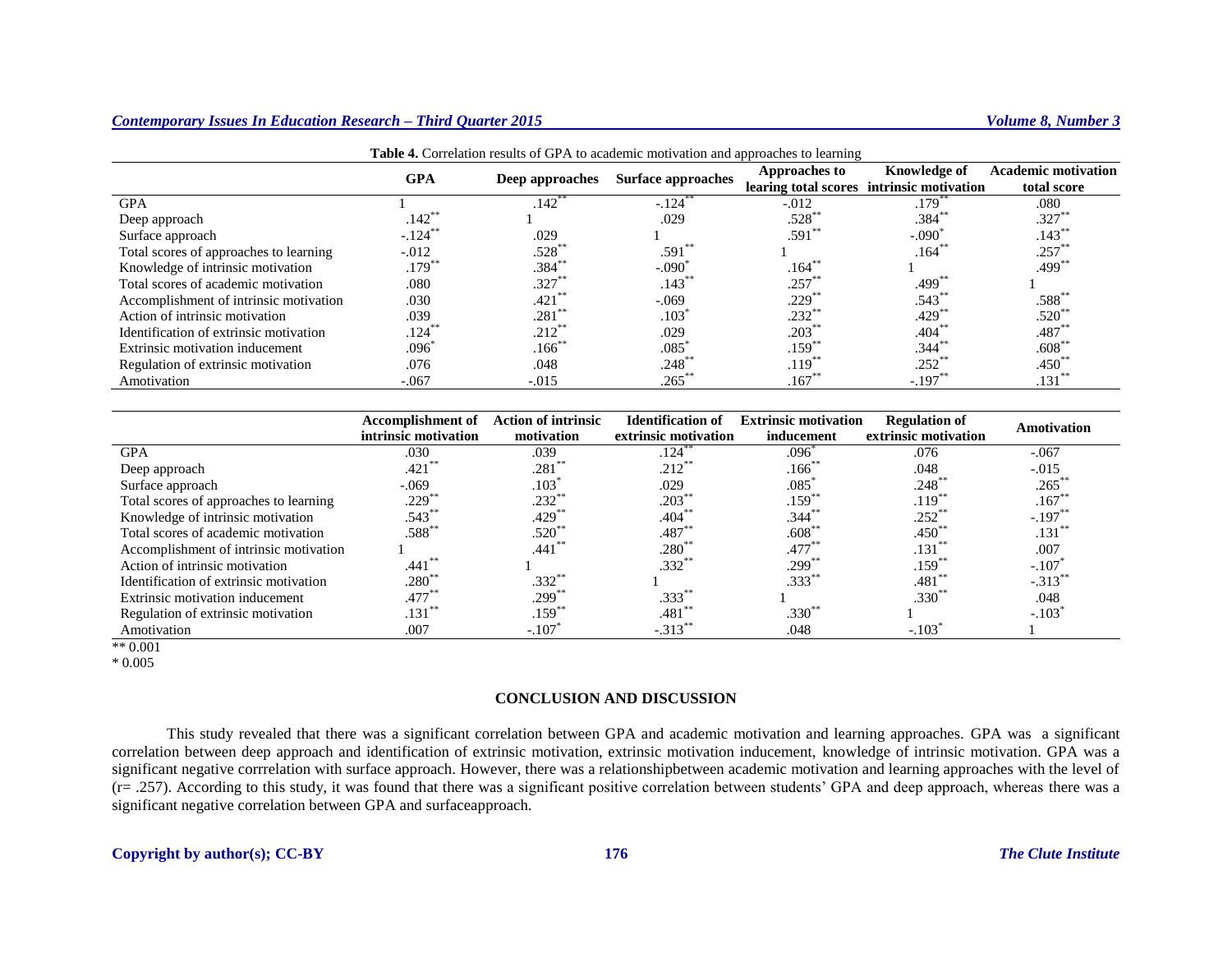Contrary to our results, a significant relationship between motivation and academic achievement has been reported in the literature (Amrai, Motlagh, Zalani, & Parhon, 2011; Özder & Motorcan, 2013). Heikkilä and Lonka (2006) found a low positive correlation between academic average and the deep learning approach. Diseth (2002) found a negative correlation between the surface approach and the academic approach. Diseth (2007) determined a positive correlation between exam grades and the deep approach. Ekinci (2009) found a significant positive correlation between students' level of achievement and the deep and strategic learning approach scores and a significant negative correlation between surface learning approach scores and achievement. Lavender (2005) found a significant correlation between extrinsic motivation external regulation, which is one of the sub factors of academic motivation scale, and academic achievement. Cokley, Bernard, Cunningham, and Motoike (2001) found significant correlations between GPA and the amotivation, intrinsic motivation to know, intrinsic motivation to achieve, and intrinsic motivation to experience stimulation sub factors. Robinson (2003) detected a positive correlation between intrinsic motivation to achieve and achievement and a negative correlation between amotivation and achievement.

Our study findings indicate that academic motivation and learning approaches are not significantly correlated to students' GPAs. It is assumed that the similarity between students' GPAs is the reason for not finding a significant correlation between GPA and academic motivation and learning approaches. Another explanation for not finding a significant correlation between GPA and academic motivation and approaches to learning is that there is a largenumber of various factors that possibly affect GPA.

Academic motivation and learning approaches explain 0.78% of total variance analysis. A similar result was reported by other researchers. For instance, Komarraju, Karau, and Schmeck (2009) determined that amotivation and the intrinsic motivation to accomplish were the best predictors of achievement. Diseth (2003) found that approaches to learning predicted academic achievement. And according to Choy, O'Grady, and Rotgans (2012) it was found that students' approach to learning was a weak predictor of academic achievement. Burton and Sztaroszta (2007) found that the deep learning approach was not a positive predictor of academic achievement. Diseth, Pallesen, Brunborg, and Larsen (2010) have indicated that the approach to learning is an independent predictor of test performance. Salamonson et al. (2013) have found that surface and deep approaches to learning are important predictors of academic performance. Lizzio, Wilson, and Simons (2002) have determined that the surface approach to learning is a better predictor of GPAs than deep approaches to learning in college students. Komarraju, Karau, and Schmeck (2009) determined that the best predictors of achievement are amotivation and intrinsic motivation to accomplish.

We think that many factors affected the prediction of students' GPAs in our study. It was assumed that factors including intelligence, cognitive skills, attitudes, having willingly chosen the department a student studies at, thinking skills, studying habits, learning strategies, interest, attention, and self-efficacy possibly affect GPAs.

In addition, the similarity between students' GPAs may be the reason for not being able to predict students' GPAs from academic motivation and approaches to learning. It is thought that our study findings would be beneficial for researchers who study in the field of teacher training. In addition, our study results can be utilizedby managers and academicians who work at faculties of education and executives at the Ministry of Education in order to increase the quality of education provided for teacher candidates.

# **AUTHOR INFORMATION**

**Barış Çetin**, Ph.D., Department of Elementary Education, Canakkale 18 Mart University Turkey. For information about the work described in this article correspondence should be addressed to: Barış Çetin, Ph.D. Canakkale 18 Mart University, Department of Elementary Education, Canakkale, Turkey, 17100. Email: [bcetin@comu.edu.tr](mailto:bcetin@comu.edu.tr)

#### **REFERENCES**

Amrai, K., Motlagh, S.E. , Zalani, H.A., & Parhon, H. (2011).The relationship between academic motivation and academic achievement students*. Procedia Social and Behavioral Sciences,* 15, 399–402. Retrieved from <http://www.sciencedirect.com/science/article/pii/S1877042811002904>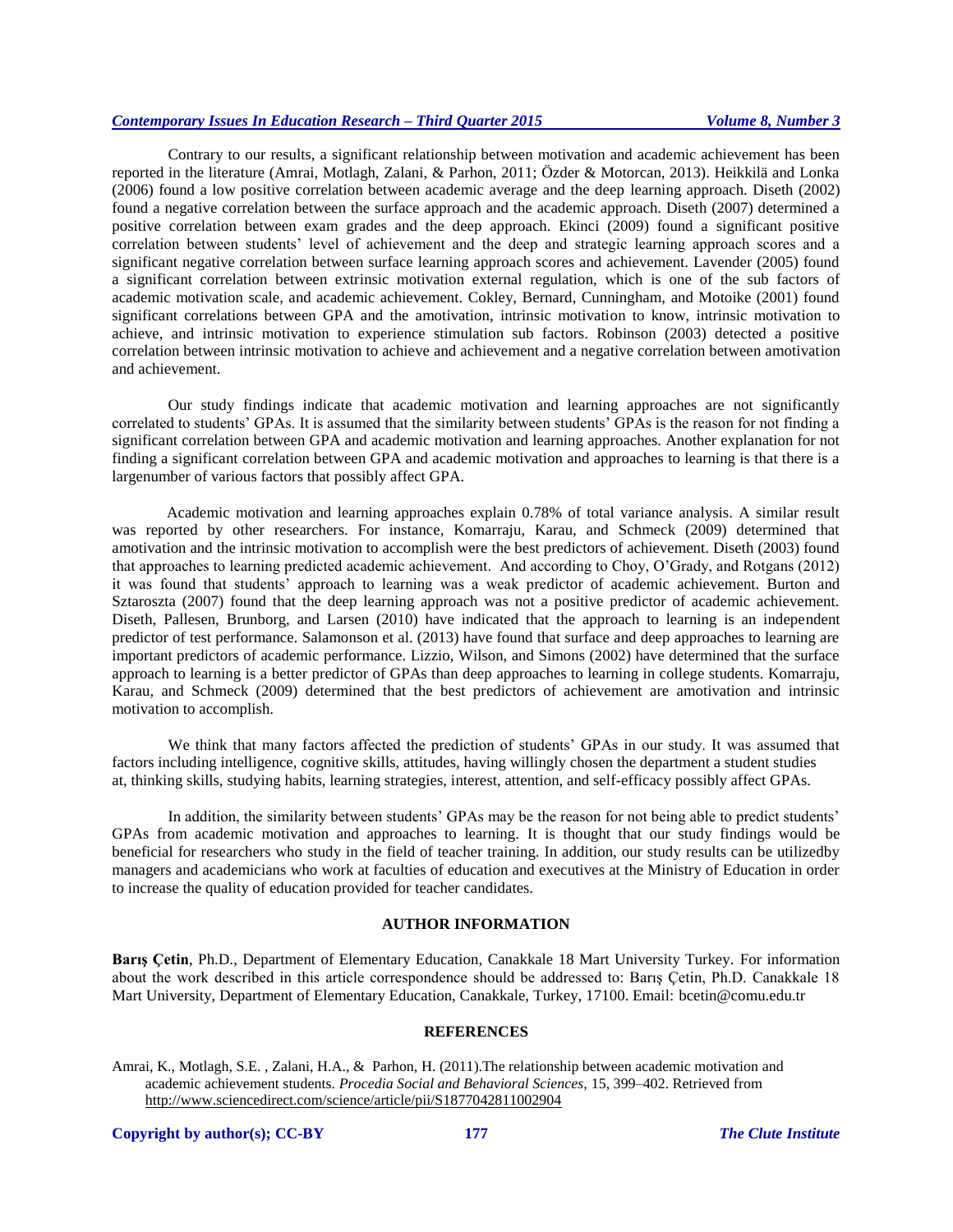Biggs, J.B. (1999). Teaching for quality learning at university. Buckingham: Open University Press.

Biggs, J., Kember, D., & Leung, D.Y.P. (2001). The revised two-factor Study Process Questionnaire: R-SPQ-2F. *British Journal of Educational Psychology*,71 (1), 133–149. Retrieved from

[http://www.johnbiggs.com.au/pdf/ex\\_2factor\\_spq.pdf](http://www.johnbiggs.com.au/pdf/ex_2factor_spq.pdf)

- Biggs, J. (2001). Enhancing learning: A matter of style or approach?. In Sternberg R.J.& Zhang, L.F. (Eds.), *Perspectives on thinking, learning, and cognitive styles* (pp.73-102). Lawrence Erlbaum Associates: Mahwah, NJ.
- Biggs, J. (2012). Enhancing learning through constructive alignment. In Kirby, J.R. & Lawson, M.J. (Eds.), *Enhancing the quality of learning: Dispositions, instruction, and learning processes* (pp.117-136). Cambridge University Press: Cambridge, New York, Melbourne, Madrid, Cape Town, Singapore, Sao Paulo, Delhi, Mexico City.
- Bowden, J., & Marton, F. (1998).*The university of learning beyond quality and competence.* Routledge Falmer Taylor & Francis Group: London and New York.
- Burton, L.B., & Sztaroszta, J. (2007). The Relationship among Conceptions of Knowledge, Approaches to Learning, Personality, and Academic Success.*Australian Psychological Society*. Retrieved from 2007-09-29. http://eprints.usq.edu.au/3438/1/Burton\_Sztaroszta.pdf
- Choy, J.L.F., O'Grady, G. , & Rotgans, J.I. (2012). Is the Study Process Questionnaire (SPQ) a good predictor of academic achievement? Examining the mediating role of achievement-related classroom behaviours. *Instr Sci.* 40, 159–172 Doi 10.1007/s11251-011-9171-8.
- Cokley, K.O., Bernard, N., Cunningham, D., & Motoike, J. (2001). A psychometric investigation of the academic motivation scale using a united states sample. *Measurement and Evaluation in Counseling and Development*, 34, 109-119. Retrieved from https://eds-b-ebscohost-

com.libez.lib.georgiasouthern.edu/eds/pdfviewer/pdfviewer?vid=3&sid=764a094f-e0b0-4167-b3ea-41b2c7c26409@sessionmgr115&hid=115

- Deci, E.L. (1975). *Intrinsic motivation*: *Conceptualizations of intrinsic motivation*. Plenum Press: New York and London.
- Deci, E. L., & Ryan, R. M. (1985). *Intrinsic motivation and self-determination in human behavior*. Plenum Press: New York and London.
- Deci, E.L& Ryan, R.M (2002). An Overview of Self –Determination Theory: Organismic-Dialectical Perspective. In E.L.Deci &R.M.Ryan (Eds.), *Handbook of self-Determination Research* (pp.3-33). The University of Rochester Press: Rochester, NY.
- Deci, E. L., & Ryan, R.M (2008). Self-determination theory: A macrotheory of human motivation, development and health. *Canadian Psychology*, *49*, 182-185. Retrieved from <http://selfdeterminationtheory.org/faculty?id=86>
- Diseth, A. (2002). The Relationship between Intelligence, Approaches to Learning and Academic Achievement. *Scandinavian Journal of Educational Research,Vol. 46, No. 2, 219-230.* DOI: 10.1080/00313830220142218.
- Diseth A. (2003). Personality and approaches to learning as predictors of academic achievement. *European Journal of Personality Eur. J. Pers*., 17, 143–155. DOI: 10.1002/per.469
- Diseth, A. (2007). Students' evaluation of teaching, approaches to learning, and academic achievement. *Scandinavian Journal of Educational Research*, 51 ( 2), 185–204. DOI: 10.1080/00313830701191654
- Diseth, A., Pallesen, S., & Brunborg, G.S., Larsen, S.(2010). Academic achievement among first semester undergraduate psychology students: The role of course experience, effort, motives and learning strategies. *High Educ*. 59, 335– 352. DOI 10.1007/s10734-009-9251-8
- Entwistle, N., & McCune V. (2004). The Conceptual Bases of Study Strategy Inventories. *Educational Psychology Review*, 16, 4 ,325-345. Retrieved from https://eds-b-ebscohostcom.libez.lib.georgiasouthern.edu/eds/pdfviewer/pdfviewer?vid=3&sid=34f10e71-c56b-4068-96bd-7048f27bd36c@sessionmgr115&hid=109
- Entwistle, N. , & Smith, C. (2002). Personal understanding and target understanding: Mapping influences on the outcomes of learning*. British Journal of Educational Psychology*, 72, 321–342. Retrieved fro[mhttps://eds-b-ebscohost](https://eds-b-ebscohost-com.libez.lib.georgiasouthern.edu/eds/pdfviewer/pdfviewer?vid=3&sid=c38f7484-bfb3-4ff7-b579-fca2f85b439f@sessionmgr113&hid=109)[com.libez.lib.georgiasouthern.edu/eds/pdfviewer/pdfviewer?vid=3&sid=c38f7484-bfb3-4ff7-b579](https://eds-b-ebscohost-com.libez.lib.georgiasouthern.edu/eds/pdfviewer/pdfviewer?vid=3&sid=c38f7484-bfb3-4ff7-b579-fca2f85b439f@sessionmgr113&hid=109) [fca2f85b439f@sessionmgr113&hid=109](https://eds-b-ebscohost-com.libez.lib.georgiasouthern.edu/eds/pdfviewer/pdfviewer?vid=3&sid=c38f7484-bfb3-4ff7-b579-fca2f85b439f@sessionmgr113&hid=109)
- Entwistle, N. (2005). Learning outcomes and ways of thinking across contrastingdisciplines and settings in higher education. The Curriculum Journal.Vol. 16, No. 1, pp. 67 – 82. DOI: 10.1080/0958517042000336818
- Entwistle, N. (2009). Universities into the  $21<sup>st</sup>$  century, teaching for understanding at University: Deep approaches and distinctive ways of thinking. *Palgrave macmillan*: New York.
- Eymür, G.& Geban, O. (2011). Kimya öğretmeni adaylarının motivasyon ve akademik basarilari. Eğitim ve Bilim. Vol.36, No: 161. Retrieved from http://egitimvebilim.ted.org.tr/index.php/EB/article/view/987/299
- Ekinci, N. (2009). Learning Approaches of University Students. *Education and Science*. 2009, Vol. 34, No 151. Retrieved from http://egitimvebilim.ted.org.tr/index.php/EB/article/view/609/88
- Fraenkel, J.R., Wallen, N.E. (2006). *How to design and evaluate research in education.* Mc Graw Hill Higher Education.

**Copyright by author(s); CC-BY 178** *The Clute Institute*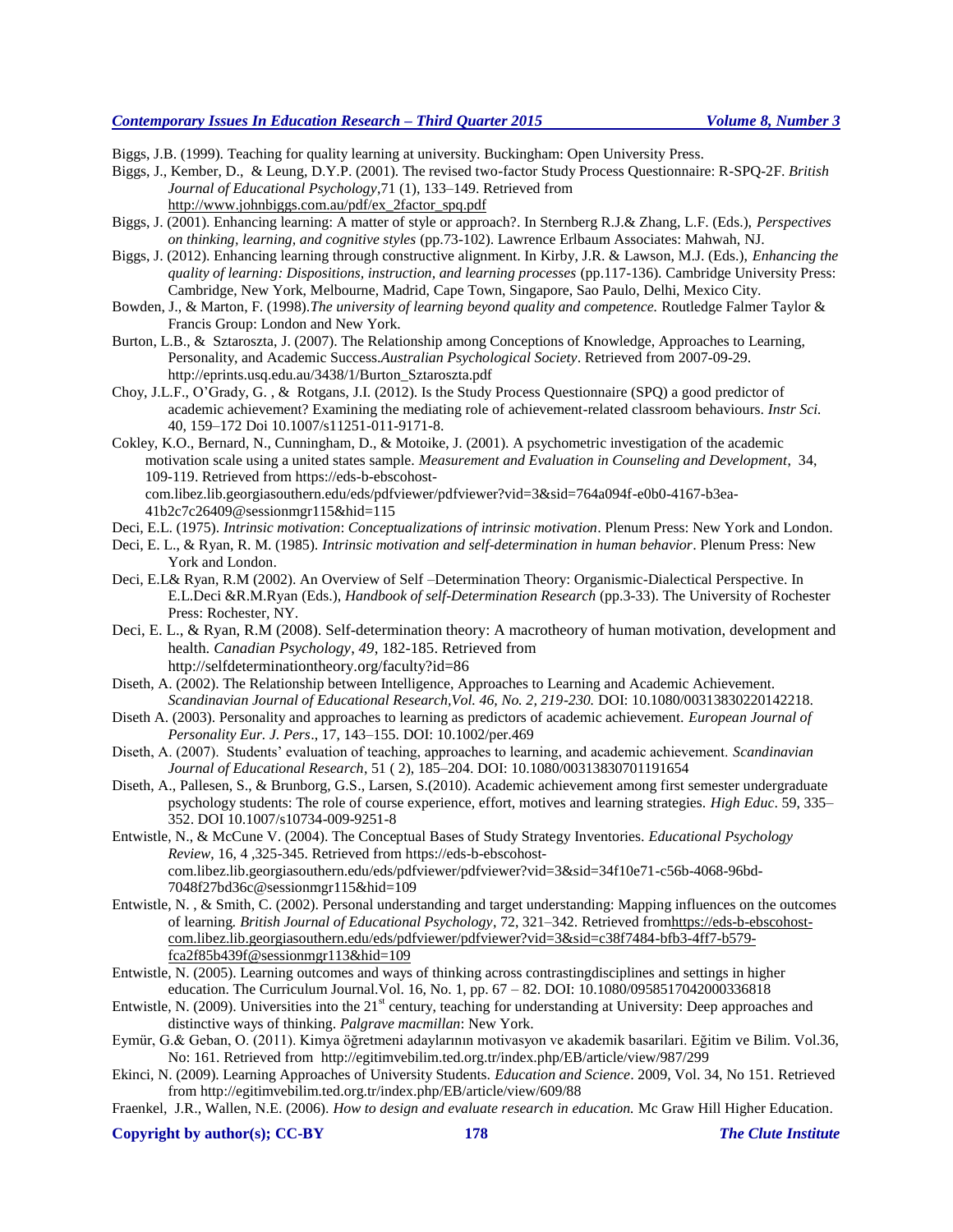New York, NY.

- Heikkilä, A. ve Lonka, K. (2006). Studying in higher education: students' approaches to learning, self-regulation, and cognitive strategies. *Studies in Higher Education, 31,1,99–117.* Retrieved fro[mhttps://eds.b.ebscohost.com/eds/pdfviewer/pdfviewer?vid=3&sid=4ea15f8e-b617-49d1-91ed-](https://eds.b.ebscohost.com/eds/pdfviewer/pdfviewer?vid=3&sid=4ea15f8e-b617-49d1-91ed-12346a8644dc%40sessionmgr111&hid=101)[12346a8644dc%40sessionmgr111&hid=101](https://eds.b.ebscohost.com/eds/pdfviewer/pdfviewer?vid=3&sid=4ea15f8e-b617-49d1-91ed-12346a8644dc%40sessionmgr111&hid=101)
- Lavender, M.M.(2005). *A comparison of academic motivation of academically prepared and academically unprepared community college students* (Unpublished doctoral dissertation). The Florida State University College of Education, Florida, USA.
- Lodico, M.G., Spaulding, D.T., Voegtle, K.H. (2010*). Methods in educational research from theory to practice.* Jossey-Bass A Wiley Imprint: San Francisco.
- Lizzio, A. , Wilson, K., & Simons, R. (2002). University students' perceptions of the learning environment and academic outcomes: Implications for theory and practice. *Studies in Higher Education,* 27, 27-52. DOI: 10.1080/0307507012009935 9
- Komarraju, M., Karau, S.J., & Schmeck, R.R.(2009). Role of the big five personality traits in predicting college students' academic motivation and achievement. *Learning and Individual Differences,* 19, 47–52. Retrieved from [http://psychology.okstate.edu/faculty/jgrice/psyc4333/FiveFactor\\_GPAPaper.pdf](http://psychology.okstate.edu/faculty/jgrice/psyc4333/FiveFactor_GPAPaper.pdf)
- Marton, F., &Sa¨ljo¨, R. (1976).On qualitative differences in learning.I—Outcome and process.*British Journal of Educational Psychology*, 46, 4–11. DOI: 10.1111/j.2044-8279.1976.tb02980.x
- Marton, F. & Booth, S. (2009). Learning and Awareness. Routledge Taylor& Francis Group: New York and London.
- McMillan, J. (2008). *Educational Research Fundamentals for the consumer*. Pearson Education: Boston.
- Özder, H., & Motorcan, A. (2013). An analysis of teacher candidates' academic: Motivation Levels with Respect to Several Variables. *British Journal of Arts and Social Sciences,* 15, 1, 42-53 Retrieved from [http://www.bjournal.co.uk/paper/BJASS\\_15\\_1/BJASS\\_15\\_01\\_04.pdf](http://www.bjournal.co.uk/paper/BJASS_15_1/BJASS_15_01_04.pdf)
- Robinson, N.M. (2003). *Academic motivation and its relationship to personality variables and achievement* (Unpublished doctoral dissertation). Southern Illinois University: Carbondale.
- Ratelle, C.F., Guay, F., Vallerand, R.J., Larose, S., Sene´cal, C. (2007). Autonomous, Controlled, and Amotivated Types of Academic Motivation: A Person-Oriented Analysis. Journal of Educational Psychology, Vol. 99, No. 4, 734– 746. Retrieved from<http://www.er.uqam.ca/nobel/r26710/LRCS/papers/ratetal2007.pdf>
- Pintrich, P.R.; Schunk, D.H. (2002). *Motivation in education theory, research, and applications*. Upper Saddle River: New Jersey, Columbus, Ohio.
- Salamonson, Y., Roslyn Weaver, R., Chang, S., Koch, J., Bhathal, R., Khoo, C., & Wilson, I.(2013). Learning approaches as predictors of academic performance in first year health and science students. *Nurse Education Today,* 33, 729– 73[3.http://dx.doi.org/10.1016/j.nedt.2013.01.013](http://dx.doi.org/10.1016/j.nedt.2013.01.013)
- Vansteenkiste, M.; Lens, W., & Deci, E.L.(2006). Intrinsic versus extrinsic goal contents in self-determination theory: Another look at the quality of academic motivation. *Educational Psychologist*, 41(1), 19–31. Retrieved from [http://selfdeterminationtheory.org/SDT/documents/2006\\_VansteenkisteLensDeci\\_InstrinsicvExtrinsicGoal\\_EP.p](http://selfdeterminationtheory.org/SDT/documents/2006_VansteenkisteLensDeci_InstrinsicvExtrinsicGoal_EP.pdf) [df](http://selfdeterminationtheory.org/SDT/documents/2006_VansteenkisteLensDeci_InstrinsicvExtrinsicGoal_EP.pdf)
- Vallerand, R. J., Pelletier, L. G., Blais, M. R, Brière, N. M., Senécal, C., & Vallières, E. F. (1992). The academic motivation scale: a measure of intrinsic, extrinsic, and amotivation in education. *Educational and Psychological Measurement*, 52, 1003-1017. Retrieved

fro[mhttp://www.selfdeterminationtheory.org/SDT/documents/1992\\_VallerandPelletierBlaisBriere\\_EPM.pdf](http://www.selfdeterminationtheory.org/SDT/documents/1992_VallerandPelletierBlaisBriere_EPM.pdf)

- Vallerand, R.J.; Losier, G.F.(1994). Self-determined motivation and sportsmanship orientations: An assessment of their temporal relationship. *Journal of Sport & Exercise Psychology,*16, 229-245. Retrieved from [http://www.selfdeterminationtheory.org/SDT/documents/1994\\_VallerandLosier\\_JSEP.pdf](http://www.selfdeterminationtheory.org/SDT/documents/1994_VallerandLosier_JSEP.pdf)
- Yılmaz, B. M. (2009). Karma öğrenme ortamındaki üniversite öğrencilerinin öğrenme yaklaşımlarına göre ders başarılarına göre ders başarılarının, derse devamlarının, web materyalini kullanma davranışlarının ve ortama yönelik memnuniyetlerinin değerlendirilmesi (Yayınlanmammış Doktora Tezi).Yıldız Teknik Universitesi: İstanbul.
- Zimmerman, B.J. (2012). Goal setting: A key proactive source of academic self-regulation. In Schunk, D.H. & Zimmerman, B.J. (Eds.), *Motivation and Self-Regulated Learning Theory, Research, and Applications* (pp.267- 295). Routledge Taylor &Francis Group: New York and London.